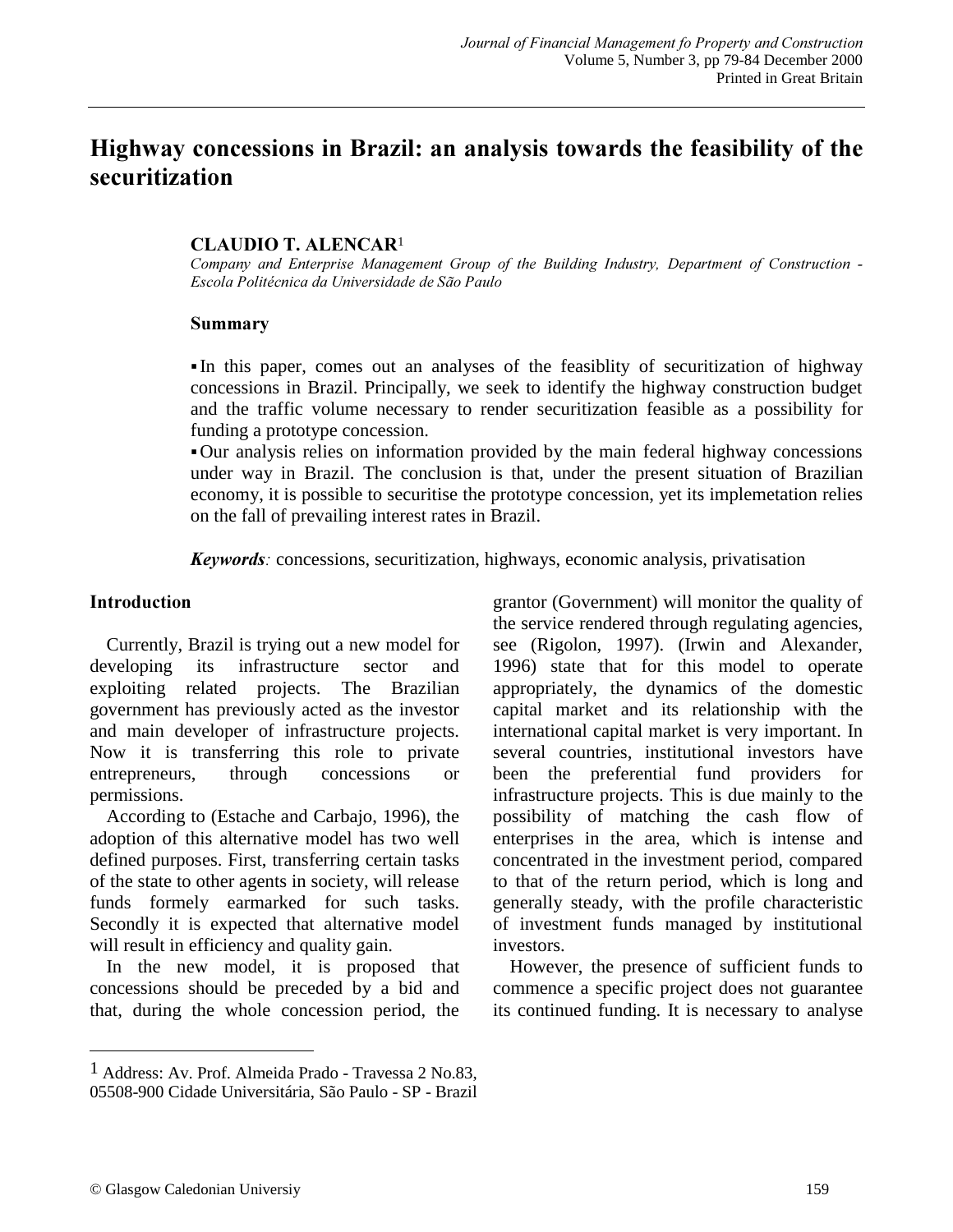the project's economic characteristics and compare them with other investment alternatives in the investor's portfolio, (So and Shin, 1995). Project funding is available only when the project's characteristics are more attractive than those in the private investor's portfolio.

The objective of this paper is to identify the traffic volume and construction costs conditions as well that are necessary to attract funding of these projects by private investors in Brazil. Another important point investigated in this study is the appropriateness of the expected securitization process. Securitization provides funding for the project via the selling securities bound to the highway concession. Security buyers receive returns on invested capital from a fixed interest rate and/or from a variable one, based on the revenue generated by the enterprise.

To summarise, the main goal of this paper is to identify the necessary conditions to attract investors to a highway concession in Brazil, given that securitization serves as the underlying funding process.

# Principles of economic analysis

The analysis of the economic characteristics of undertaking typically relies on the relationship between the amount of funds required to introduce the enterprise (INVESTMENT), and the revenues generated from its exploitation (RETURN). In this analysis, risks associated with the investment and exploitation of the undertaking must be simulated. Hereby risks are treated as deviations in the variables associated to investment and return, from adopted reference scenarios. These deviations can drastically affect the economic characteristics assumed in the reference scenario.

Such an economic analysis is based on a simulation process that attributes values to a financial flow associated with the development and wage of the undertaking. This simulation process typically involves the following steps:

 setting up a reference scenario in which the behaviour of variables related to the

economic performance of the enterprise is estimated;

 creating a mathematical model that represents the relationships among the variables and, in this way, is able to generate an expected financial flow related to the enterprise;

 drawing conclusions regarding the economic characteristics of the undertaking from the simulated cash flow, which allow for the identification of the volume and the timing of investments that the enterprise requires in addition to the period and the amount of revenues it is able to create under reference scenario conditions;

 undertaking a risk analysis, which involves a variation in the behaviour of the variables set up in the reference scenario. Such a variation modifies original investment and return positions, resulting in a worse economic performance of the enterprise. The degree of deviation in the financial flow due to a given variable shows how susceptible the financial flow is to this variable. If a small variation in a group of variables cause great deviations in return, the undertaking has low support capacity; on the other hand, if great variations generate small deviations, the undertaking has a high support capacity.

The basic structure of this simulation process can be described as follows: in order to perform economic analysis, there must be a structured simulation instrument called model. This model has to be manipulated by setting up several prototypes of behaviour for the undertaking. Hence, each simulated prototype can be understood as a different virtual undertaking with different economic characteristics.

In this study, it is important to assemble a prototype, or to simulate a virtual highway concession because in the context of feasible securitization, the enterprise is supposed to be able to generate return on invested capital compatible with its risks and this generation depends on the traffic on the privatised highway.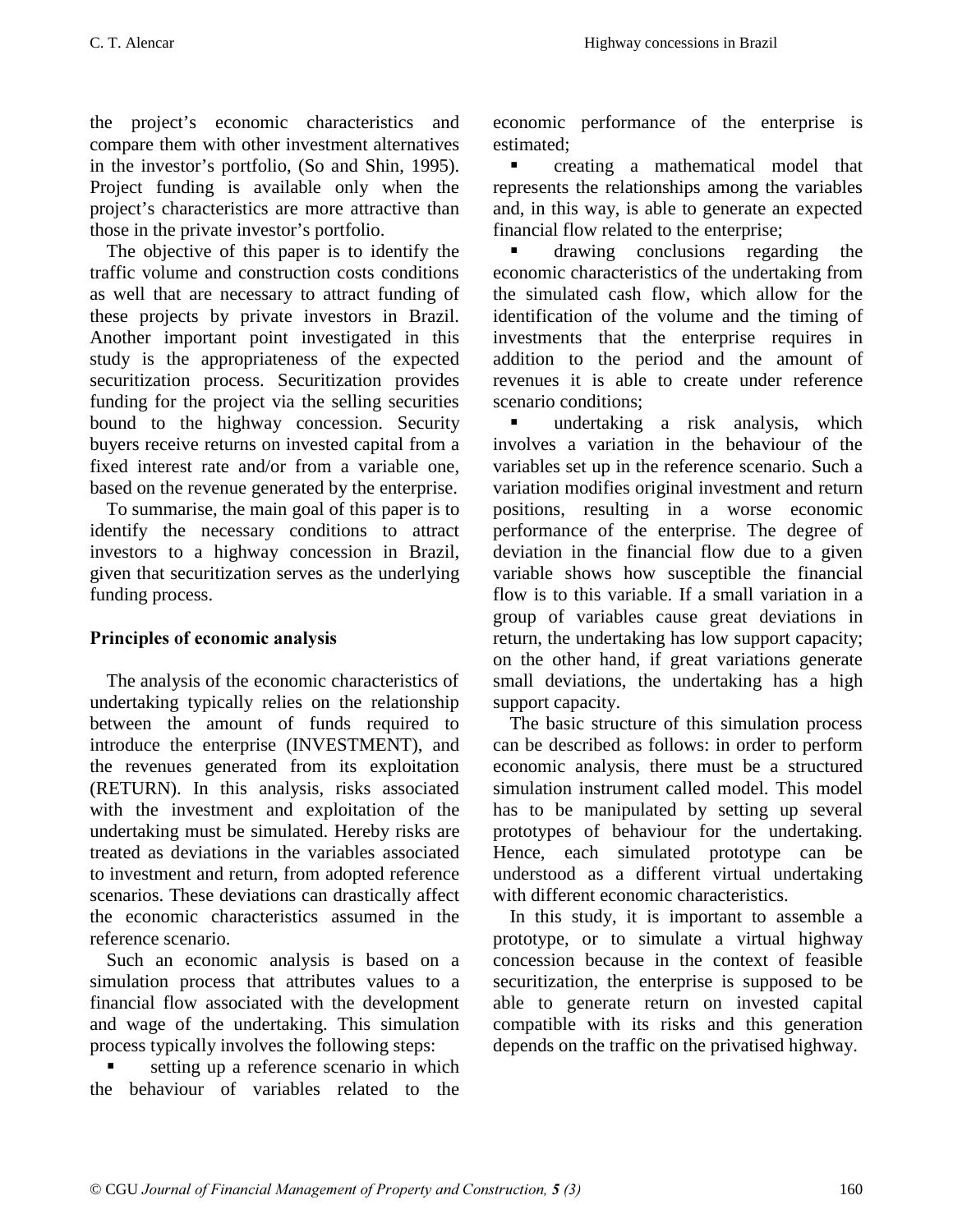### Highway concessions in brazil

In general, concession laws have been introduced in several countries to provide for project developments while granting concessionaires adequate returns. The main objective of concession laws can be understood as the establishment of an environment as competitive as possible, in which projects are financed privately which provide services compatible with user expectations.

The requirements for a competitive environment are: well structured specific legislation and regulatory agencies. Two aspects of Brazil's conccession legislation are of particular importance in that context: the invitation to bid and the concession contract. The bidding will be decided by one of the following criteria: the lowest toll to be charged; the highest offer in the case of payment being received by the government; a combination of the two approaches. The concession agreement is the legal instrument that regulates the obligations and rights of the government, concessionaire and users when the concession is introduced.

A private bidder will take into account a number of factors including the concession object, the period during the investments program would take place, the highway renovation and technological upgrading that would precede the toll collection, toll adjustment, highway operation parameters and expenses involved in the bid. The attractiveness of the highway concession is highly dependent on traffic volume and its expected growth rate. These variables are correlated to:

 the intensity and nature of the current economic activities in the area where the highway is located and the cities it connects;

 the existence of alternative routes to service the targets users of the origin and the destination of the granted highway;

 the existence of alternative transport facilities between the origin and destination;

 the development of new technologies of transportation.

#### THE PROTOTYPE2

In this study, the model used to analyse the economic characteristics of highway concessions was predicated on the rules promulgated by the General Brazilian Law of Concessions. Consequently, our model is in compliance with the general conditions foreseen in the General Law of Concessions prevailing in Brazil, but is not necessarily transferable to other context.

According to these rules, it is very important to define the stages of the concession program, their duration and the financial flow expected in each stage. The concession is made up of two main stages: the bid or preconcession and the wage of the highway. The bid involves meeting the conditions that will qualify the bidder as concessionaire. The wage of the highway is divided in two overlapping phases. The first involves renovation and technological upgrading or even construction. These activities are foreseen both in the invitation to bid and in the concession agreement. The second phase involves the operation and administration of the highway, per se, aiming at maintaining the quality of the rendered service and the period of toll collection, according to the concession agreement.

#### THE PRECONCESSION STAGE

Any company taking part in a bid will have to provide funds in order to pay legal and enviromental expenses and pay for consulting services, the grantor and other costs. The total cost involved in this stage derives from the nature and object of the concession, total investments needs and contractual obligations.

# THE CONCESSION AGREEMENT

 $\overline{a}$ 

The concession agreement is the legal instrument that regulates government,

<sup>2</sup> All information used in this prototype was obtained from the BR 290 Osório – Porto Alegre highway concession.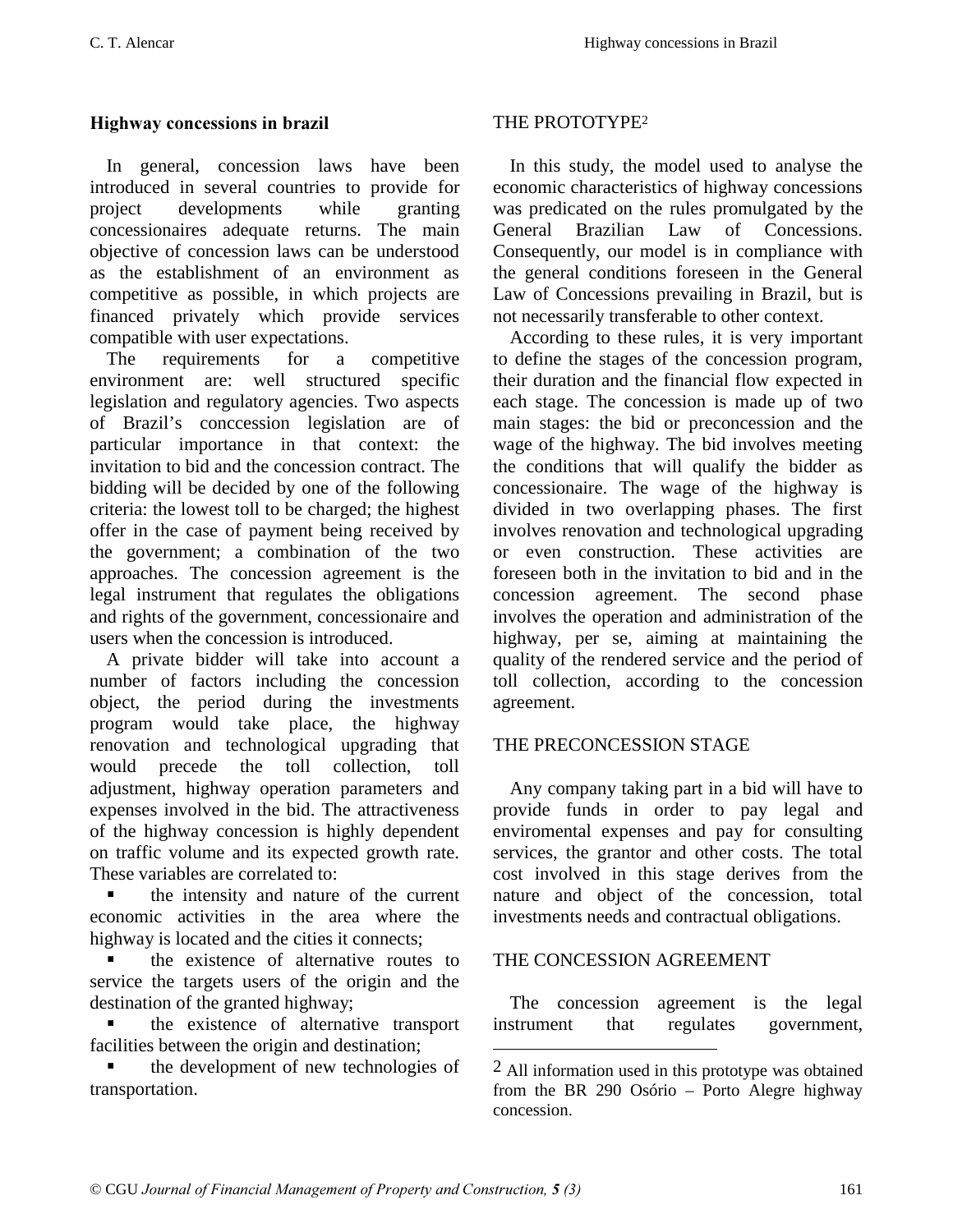concessionaire and user obligations and rights. The condition for the exploitation of a utility by the private sector is generally the concessionaire's commitment to make investments in functional improvements (costly concession) when the service already exists, or to develop the entire enterprise on which the service is based on when is does not, which is the case of the BOT (built, operate and transfer) system. In addition, the contract may involve the fixing of a payment. In both cases the concessionaire is rewarded by the toll collection in a specific period. When this exploitation period is over, the concession can be renewed by a new public bidding.

The attractiveness of the concession to investors will be dependent of *economic*  $characteristics x associated risk binomial, which$ will derive in large measure from contractual rules. If rigid contractual rules are established to safeguard grantor and users interests, such rigidity tends to harm the attractiveness of the concession to private investors. In other words, more flexible contractual rules can improve the attractiveness of a project to investors; however, they can be harmful to those utilising the service.

Any analysis that explores the economic characteristics of the securitization of highway concessions and its associated risks will have to start adopting a prototype and an economic scenario, considering contractual aspects and macroeconomic projections. Through these assumptions, the financial flow related to the undertaking (or concession) can be simulated. This will typically include the effect of the inflation on the financial flow, from the preconcession stage to the end.

Furthermore, the concession agreement will give additional information regarding the cash flow via clauses refering to suitable service, user and grantor rights, toll policy and available sources of revenue.

# ARBITRATED ECONOMIC SCENARIO

Our economic model include the currency used in the analysis (in this case the Brazilian currency – the real  $R\$ ), the adjustment index adopted, factors influencing the financial flow, such as:

**Parameter costs**;

**•** renovation and technological upgrading costs;

**•** operation and maintenance costs;

**revenues derived from toll collection.** 

Other elements included in the economic scenario are the expected inflation rate and a minimum rate of return for the concessionaire. In this paper, the financial flow is adjusted following the variation of the IGP (General Index of Prices) calculated by Getúlio Vargas Foundation – Brazil. Others factors, such as the toll revenue are assumed to follow the evolution of real purchasing power, which is associated with the inflation rate during the entire period of the concession.

# THE EXPLOITATION OF THE HIGHWAY

In the exploitation stage, there are costs related to renovation to improve traffic conditions on the highway. Other costs brought upon the concessionaire at this stage are operation and maintenance expenses, which are dependent on the performance projected for the granted highway. Revenues are available from the start of toll collection should also be included here.

### BUDGET - RECOVERY AND IMPROVEMENTS

The highway construction budget can be estimated choosing an account plan that contains the costs associated to the mobilisation for production, earthmoving, paving, drainages, special bridges, monitoring systems and user information and backup. Even in the account plan, there ought to be costs associated to construction management.

The estimated costs, expressed in the domestic currency, can vary intensely according to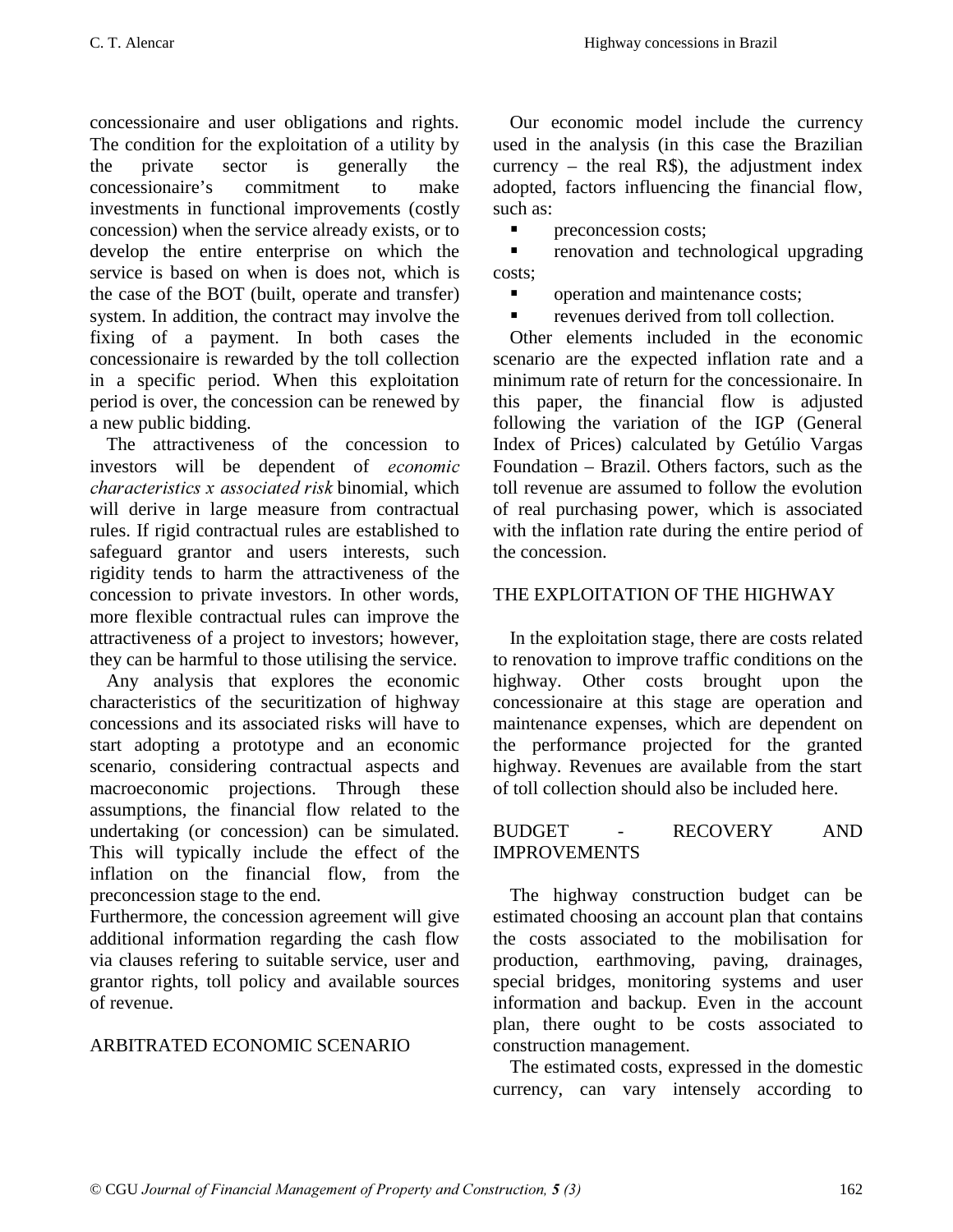geographical features and quality of the soil of the area where it will be built.

The disparity of values among the costruction costs, estimated by DERSA (Departamento de Estradas de Rodagem de São Paulo - Road Department of the State of São Paulo), and other Road Departments in Brazil express the relevance of detailed information in estimating construction costs. DERSA's estimation for highways construction cost is around 2 million R\$ per kilometre, while others have estimated it between 350 and 400 thousand R\$ per kilometre.

# OPERATIONAL COSTS

In this prototype, the costs associated with the operation and management of the highway during the concession period are based on costs related to structuring and operating systems that allow the concessionaire to offer services in compliance with concession agreement requirements. These requirements follow the General Law of Concessions in Brazil. Thus, the following costs must be estimated for the adequate offer by a concessionaire:

- **queral management costs;**
- **n** operational costs:
- **n** maintenance and conservation costs;
- insurance and warranties;
- monotoring costs.

In addition, the creation of a fund for investments for the replacement of assets has to be taken into account. The magnitude of this fund corresponds to the volume that the entrepreneur ought to periodically invest in order to maintain the level of revenues generated by the enterprise3.

#### EXPECTED TRAFFIC

-

The main revenue in exploiting a highway is the toll collection. Therefore, an assessment of the traffic volume that will flow through the highway is of vital importance for estimating the exploitation revenue. In spite of the fact that the Brazilian concession legislation permits the commercial exploitation of separate sides of a highway, this hypothesis is not taken into consideration in this paper.

(De Chiara, 1996) has suggested that there is a positive correlation between the level of economic activity and the traffic volume. According to him, "the transportation of people and cargo from one place to another depends on the development of other economic activities within a given society".

#### THE BASIC TOLL

The Brazilian Law of Concessions establishes the rules for the charging of the tolls. As long as the concession is authorized, the contract can include mechanisms for toll adjustments in order to mantain the originally intended financial balance whenever the loss of that balance is caused by variables related to factors, which cannot be controlled by the concessionaire and whose behaviour may deviate a great deal from the initial proposal.

If there are not disturbances that justify toll adjustment, this will occur in annual cycles according to the formula given in the contract. Usually, the toll adjustment of highway concessions is based on a basket of indexes related to its main construction costs.

In our model, the basic toll was based on the average value provided by the successful proposals for concessions of federal Brazilian highways (about 0.03 R\$ per kilometre). For São Paulo's highway concession program (Ferreira, 1997) has identified tolls reaching 0.035 to 0.040 R\$ per kilometre. For purposes of the analysis here proposed, the toll was settled at 0.03 R\$ per km.

Multipling the expected annual traffic volume by the toll, the annual gross operational revenue generated by the highway can be projected. The gross operational result can be calculated, by

 $3$  The deterioration of the highway and its inevitable functional obsolescence produce a decrease in revenue. The reversion of the decrease is only possible with new investments.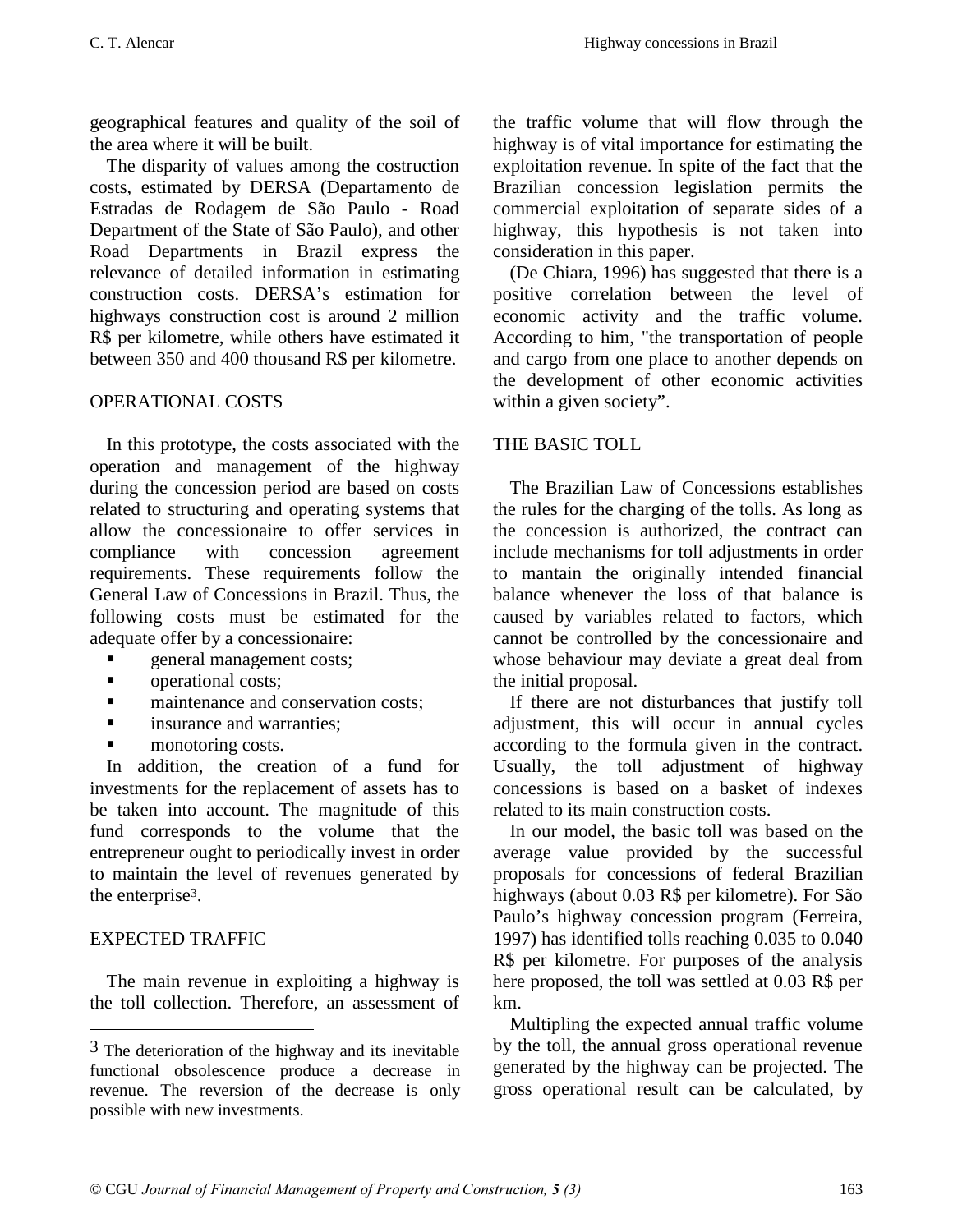deducting inflationary losses and related expenses (taxes and financial interests) by the gross operational revenue.

The revenue level should be compared to payment demands arising from the securities that will support the investments. A summary of the financial flow related to the concession prototype is presented in table 1.

# The securitization of the concession

(Stebbings, 1995) defines the securitization as a system where a group of assets is converted into fixed yield bonds, which are sold to investors. Accordingly, as securities are negotiated in the capital market, the company will attract funds to make investments or acquire liquidity for the assets, which would otherwise be fixed.

Securitization implies the creation of debts for investors. The capability to pay the incurred debt is dependent on the revenue generation capability of the assets that were converted into securities. According to (Henderson and Scott, 1988) minimum requirements for securitization are:

• a clear understanding of the credit characteristics;

 well defined payments rules/identifiable cash flow;

- assets with maturity of at least one year;
- **I** low default and overdue payment rates;
- **total amortisation;**
- **a** variety of obligations;
- high liquidation value.

Among others, the following assets meet those requirements: real estate mortgages, automobile

financing, credit cards receivables, computer and truck leasing, commercial transactions receivables, investment fund shares, real state investiment trusts, general enterprises in the building industry sector, etc.

(Rocha Lima, 1995) emphasises that the securitization system should be able to safeguard the assets from market fluctuations. The securitization process of any asset starts with the creation of a Special Purpose Company (SPC). The SPC is created to segregate risks associated to a specific enterprise from systemics risks involved in other operations developed by its originator. In other words, the SPC is created to isolate an enterprise from the risks inherents to other operations in the originator's portfolio. Thus, securitization can be understood as a discreet operation with a risk contour contained within its own performance, which is not related to that of the organization that develops it.

According to (Ferreira, 1995), a vigorous growth in securitization in Brazil facilitates new patterns for the financing companies and enterprises, focused on capital markets instead of credit markets. Some authors believe that this is due to advantages provided by the securitization system, such as:

[i] - financial cost reduction;

[ii] – capital market expansion;

[iii] – security appreciation;

[iv] - more transparency in asset value;

[v] – the establishment of a secondary market;

[vi] - greater efficiency in drawing funds from lenders to borrowers;

[vii] - tax expense reduction.

| Table 1 Financial flow during the concession |  |
|----------------------------------------------|--|
|----------------------------------------------|--|

| Classification              | Total          | Period   | Annual average |
|-----------------------------|----------------|----------|----------------|
|                             | (R\$ thousand) | (year)   | (R\$ thousand) |
| Preconcession costs         | (2912)         | $0 - 1$  | (2912)         |
| Recovery/improvements costs | (72800)        | $2 - 5$  | (18200)        |
| Operational costs           | (312800)       | $2 - 22$ | (14895)        |
| Taxes                       | (54587)        | $3 - 22$ | (2729)         |
| Financial expenses          | (59278)        | $3 - 14$ | (4940)         |
| Securitization expenses     | (8624)         | $2 - 22$ | (411)          |
| Gross operational revenue   | 713553         | $3 - 22$ | 35678          |
| Gross operational result    | 202552         | $3 - 22$ | 10128          |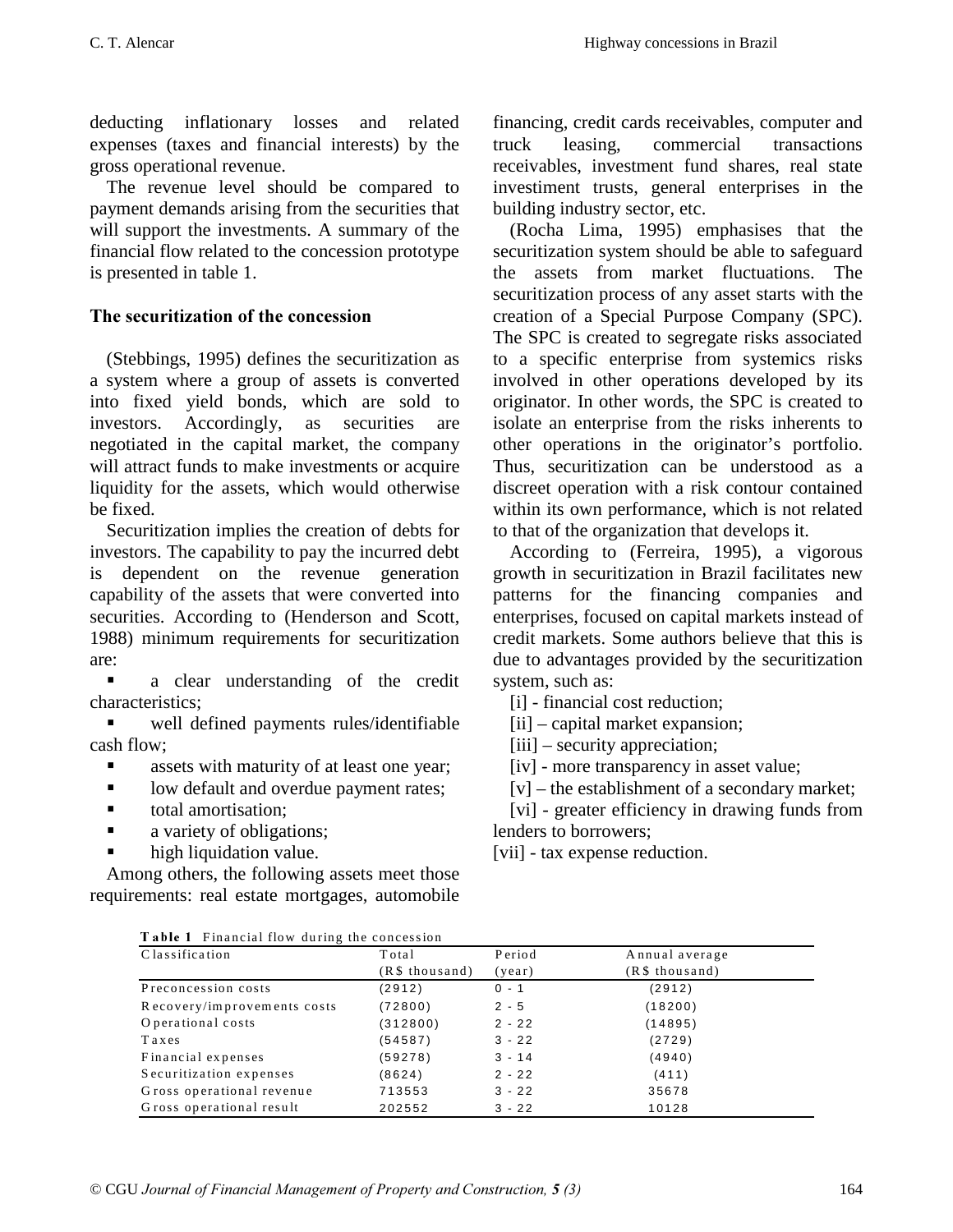In Brazil, securitization has been developed, especially in real estate, and more recently, in utility concessions, with a strong focus on securities of variable income, characterized as debentures. Specifically, securitization of enterprises in the building industry has been made feasible by the issuing of securities of two types:

1) the public offering of subordinate debentures whose gains are composed of a portion of fixed income, identified by a guaranteed interest rate, and of a portion of variable income, linked to the enterprise's performance. These are offered to investors and pose smaller risk;

2) the private placements of subordinate debentures, destined to the shareholders of the SPC, responsible for developing the enterprise. Its gains depends on the performance of the enterprise. All fluctuations in returns must be absorbed by them; therefore, it is natural they should have higher profitability than those of public offerings.

This system of financing enterprises has been described as "project financing" or "project finance". In project finance credit is guaranteed by the cash flow of the enterprise and its contractual basis. (Finnerty, 1998) and (Ferreira, 1997) suggested that the most important advantage of this system is the splitting of risks among all participants of the enterprise.

In this paper, the securities bound to the concession are divided in two categories: equity debentures (EDEB) and subordinated debentures (SDEB), according to their involvement in risks, funding requirements for the enterprise, as well as, facilitating their negotiation in the capital market. The EDEBs must absorb all the risks of the concession, whereas SDEBs have much better defined risks.

# EQUITY DEBENTURES - EDEB

EDEBs are given to SPC shareholders, as compensation of investments that they make in a highway project. EDEBs have variable earnings equivalent to profit sharing in 100% of the Availabe Operational Earnings (AOE)4 generated by the concession.

Thus, during the concession period, EDEBs receive, all of the AOE generated by the enterprise, which serve as their earnings and amortisation. Once the AOE volume annually distributed during the concession period is identified, it is possible to obtain the internal rate of return associated to EDEBs by relating the volume of AOE distributed to the volume of EDEB given to and paid for SPC stockholders.

In the model presented, the volume of EDEB is equal to the costs linked to the preconcession period. However, depending on the format of the EDEB emission, which is related not only to grace period but also to amortisation rules and interests payments, deficits can be generated in the global cash flow of the concession. In this case, the deficits will have to be compensated for creating more EDEBs.

As far as the risks inherent to the undertaking are concerned, we assume these to be absorbed, exclusively by EDEBs. In case deviations from the reference scenario cause worse economic performance of the enterprise, the SDEBs will not be affected, but the EDEB profitability will.

EDEBs are placed for simultaneous subscription, in a sole annual tranch to be paid up in cash. They are supposed to cover the preconcession costs and the eventual cash flow deficits. Their face value is adjusted annually according to the IGP variation.

# SUBORDINATED DEBENTURES - SDEB

 $\overline{a}$ 

SDEBs are floated in public offerings; they have fixed earnings plus na element of profit

<sup>4</sup> The Available Operational Earnings (, which remunerate the EDEBs according to the percentual collected) are obtained by deducting operational costs, the fund for investments for the replacement of assets and EDEB charges, interest and principal, from the gross operational result.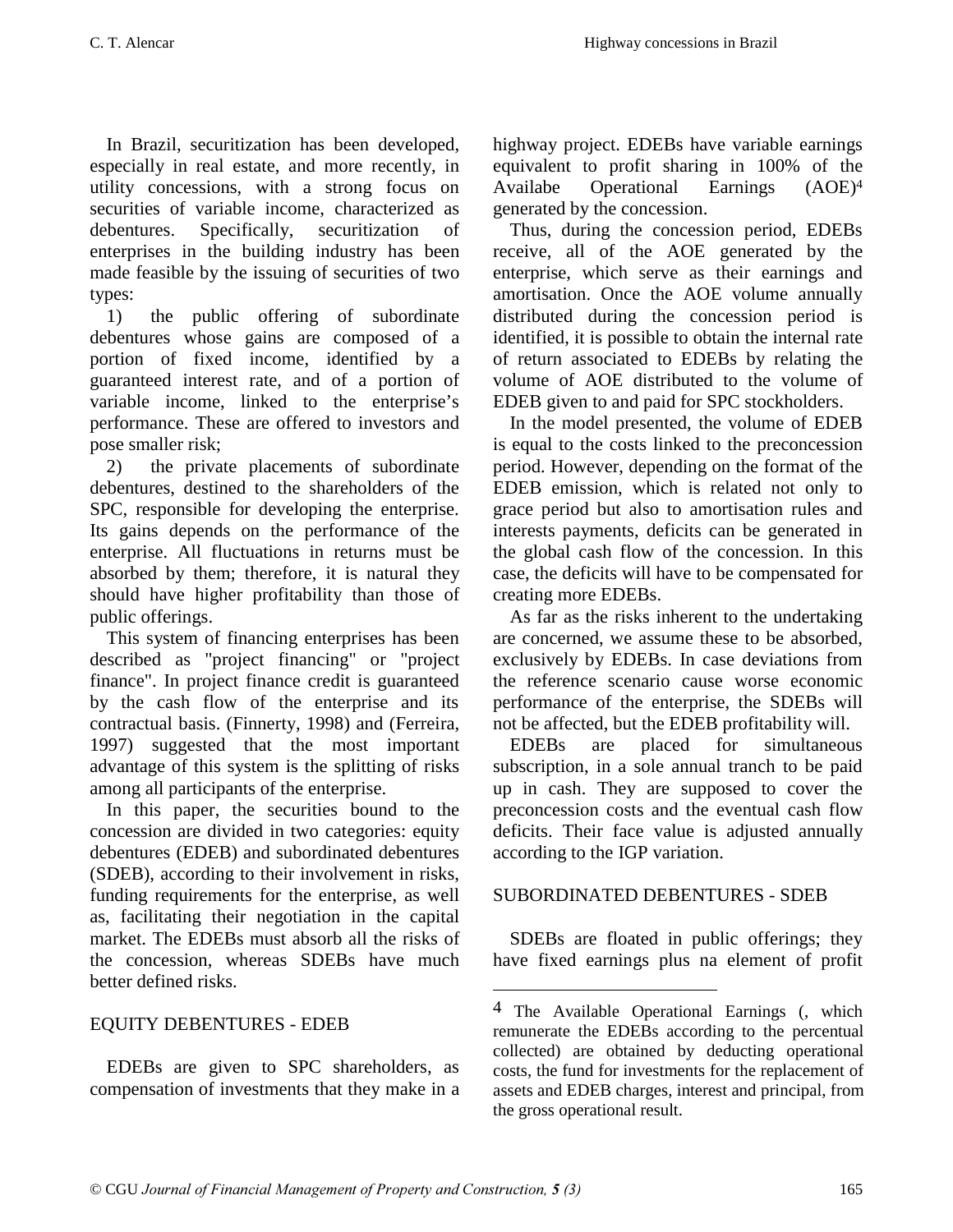sharing in the gross operational revenue<sup>5</sup> of the enterprise. The fixed earnings plus the variable earnings derived from the revenue must be competitive with other assets that are offered in the market.

The SDEB emission can assume varied configurations as regards the proportion of fixed and variable earnings in the total earnings of the security. A larger proportion of fixed earnings denotes a smaller participation in the risks associated to the enterprise. A larger proportion of variable earnings will, on the contrary, be more vulnerable to the risks of the enterprise. The SDEB volume is related to recovery and tecnological upgrading costs. SDEBs are placed in four tranches, for simultaneous subscription, to be paid in four annual payments, in compliance with the investment requirements in the same period. Their face value is adjusted annually according to the IGP variation.

We assume that SDEBs receive a fixed interest rate, equivalent at 10% a year, on the face value of each tranch, from the month following each payment until the date of their amortisation. They also receive variable earnings equivalent to 5.1% of the exploitation revenue. The redemption of each tranch, with a 2 year grace period, is scheduled to be made in 8 equal payments adjusted annually in agreement with the IGP variation.

# INDICATORS OF ECONOMIC QUALITY

The economic characteristics of EDEBs and SDEBs can be summarised in terms of the Internal Rate of Return and Pay Back indicators. The Internal Rate of Return expresses the investment's capacity to produce a certain level of wealth, see (Rocha Lima, 1995).

The Pay Back indicates the period that the enterprise needs to recoup invested funds. It can be calculated in two ways: simple Pay Back,

-

which measures the period for recouping the investment capacity, and the Pay Back, based on an atractiveness rate that would remunerate the funds if they were invested in an operation whose risk pattern is similar to that of the enterprise under analysis.

For EDEBs, the Internal Rate of Return  $(TRP)$ will be the one that satisfies the expression:

$$
\sum_{0}^{a} \frac{I_{k}}{(1 + TRP)^{k}} = \sum_{b}^{n} \frac{R_{k}}{(1 + TRP)^{k}}, \text{ where } (1)
$$

 $I_k$  = payment value in a certain year of order k;

 $R_k$  = return value, as payment of interest, amortisation, or both, received by the investor (concessionaire or partners of the SPC) in a certain year of order k;

 $TRP =$  internal rate of return associated to the investment;

 $0 =$  moment of the first investment payment;

a = moment of the last investment payment;

 $b =$  moment of the first return payment;

 $n =$  moment of the last return payment.

For the SDEB Internal Rate of Return, the expression is also valid, substituting  $(TRP)$  for  $(TRI).$ 

Table 2 shows the financial flow related to both types of securities, EDEBs and SDEBs. Figure 1 display the corresponding Internal Rate of Return and Pay Back positions. The Internal Rate of Return is important for investors because indicates the leverage of the invested funds only at the end of the operation, whereas the analysis of the profile of its formation describes the evolution of this leverage, period by period.

# Risk analysis

The characteristics of the EDEB and SDEB described in the previous section were based on the reference scenario. However, the reference scenario does not mean providing foresight of the future, but only a reliable hypothesis of behaviour.

<sup>5</sup> Not in the result because SDEBs will be subscribed by investors that do not have the ability to manage risks associated to the highway exploitation bussiness.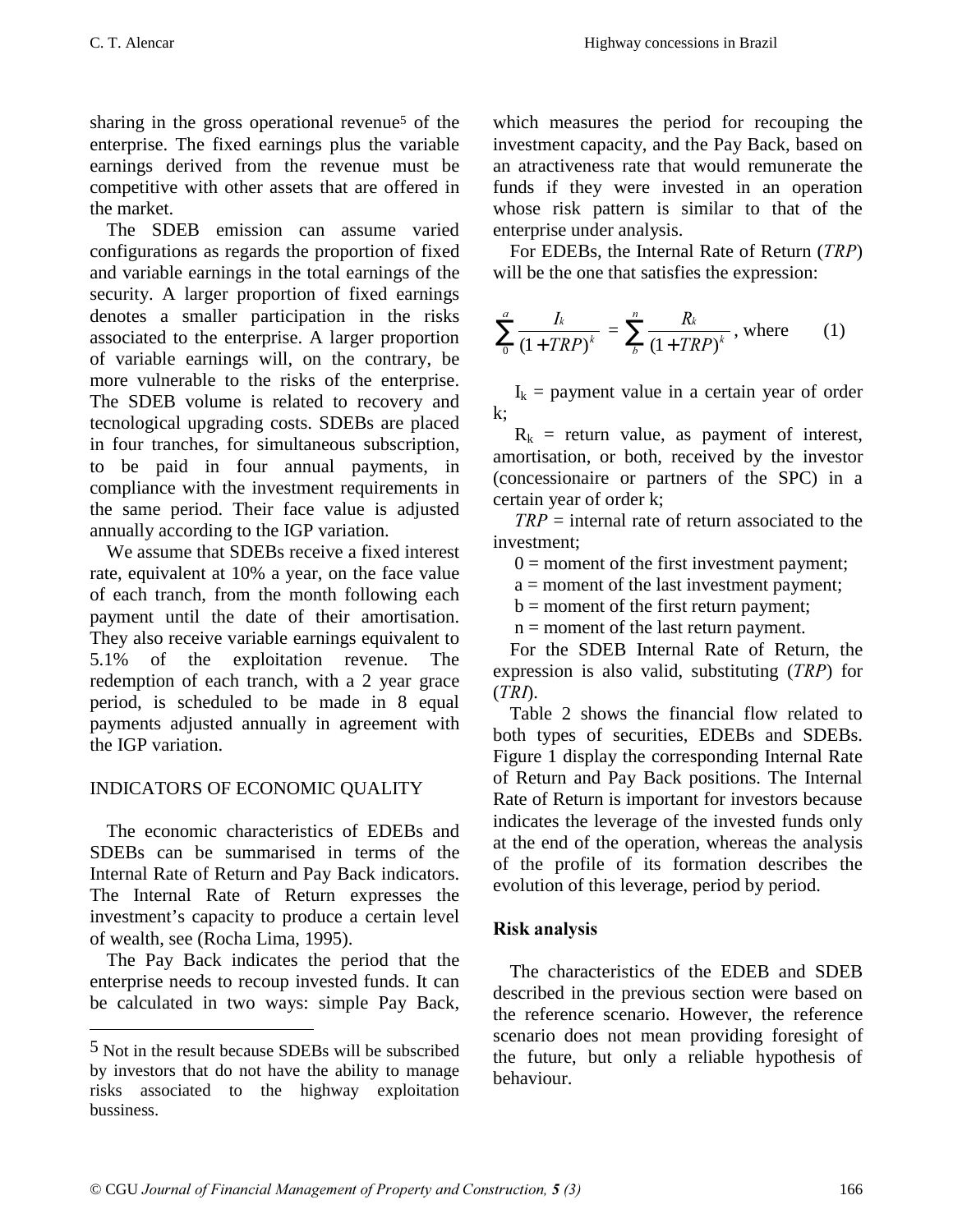| Type         | Payment        | Period | Redemption     | Period | Earnings (R\$ thousand) |       | Period   |
|--------------|----------------|--------|----------------|--------|-------------------------|-------|----------|
|              | (R\$ thousand) | (year) | (R\$ thousand) | (year) | Variable                | Fixed | (year)   |
| <b>EDEBs</b> | 6736           |        | 6736           | 22     | 198728                  | 3824  | $3 - 22$ |
| <b>SDEBs</b> | 14560          | 2      | 1820           | 4      | 1498                    | 1425  | 3        |
|              | 25480          | 3      | 5005           | 5      | 1528                    | 3919  | 4        |
|              | 25480          | 4      | 8190           | 6      | 1558                    | 6235  | 5        |
|              | 7280           | 5      | 9100           | 7      | 1589                    | 6458  | 6        |
|              |                |        | 9100           | 8      | 1621                    | 5656  | 7        |
|              |                |        | 9100           | 9      | 1654                    | 4765  | 8        |
|              |                |        | 9100           | 10     | 1687                    | 3875  | 9        |
|              |                |        | 9100           | 11     | 1720                    | 2984  | 10       |
|              |                |        | 7280           | 12     | 1755                    | 2093  | 11       |
|              |                |        | 4095           | 13     | 1790                    | 1202  | 12       |
|              |                |        | 910            | 14     | 1826                    | 489   | 13       |
|              |                |        |                |        | 1862                    | 89    | 14       |

#### Table 2 Security issue program



Figure 1 - TRI, TRP and Pay Back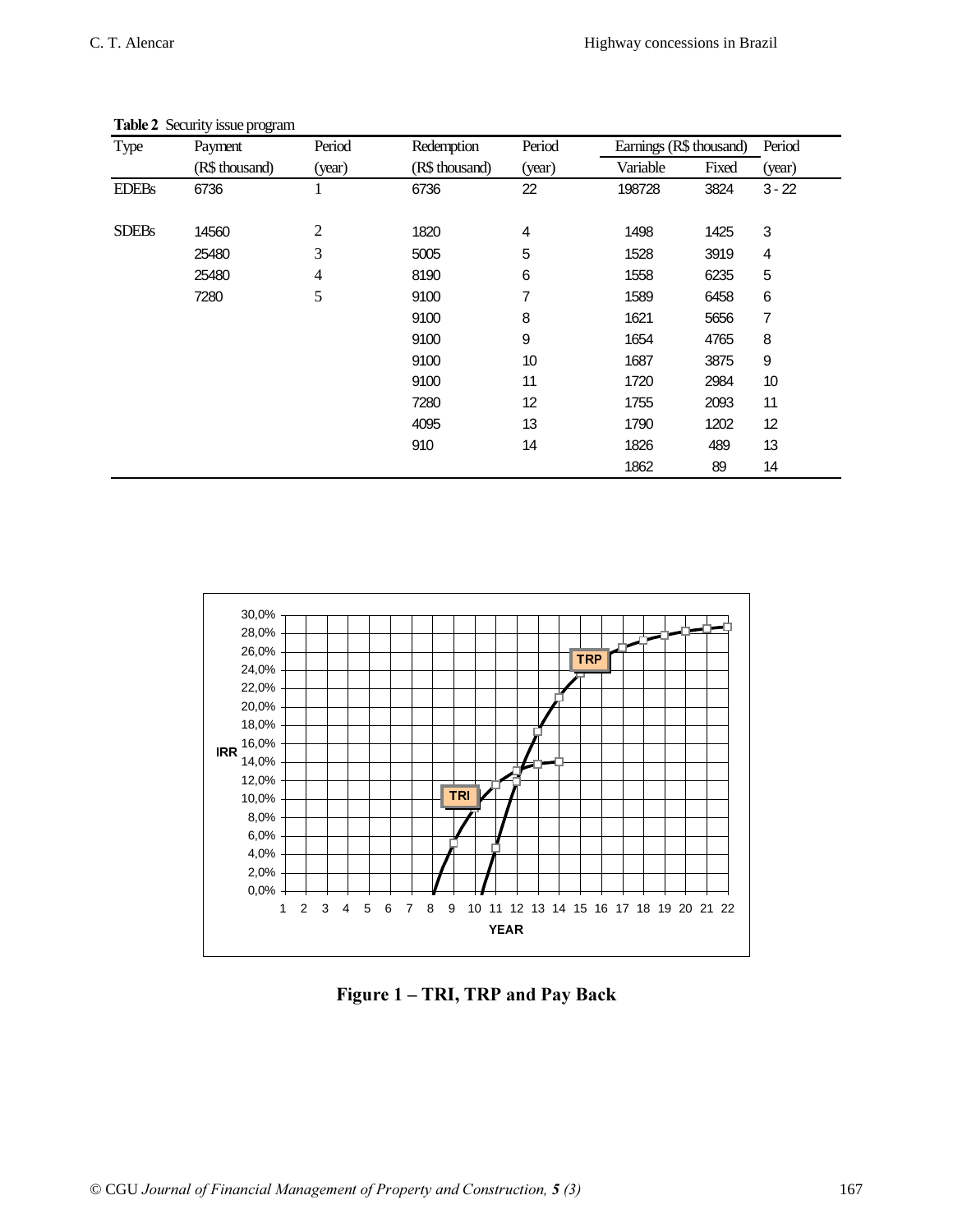Consequently, budget (recovery and improvements) increase and traffic volume break down will be analysed regarding to the impact on the Internal Rate of Return (IRR) of both, EDEB and SDEB. In relation to macroeconomic aspects, fluctuations on the inflation rate and its impact on the EDEB and SDEB IRR will be simulated. The following figures show these impacts.

# BUDGET INCREASE

To analyze how a budget increase impacts on the IRR, a budget variation from R\$ 728,000/km, the position on the reference scenario, up to R\$ 827,000/km was introduced, as seen in Figure 2.

# TRAFFIC VOLUME BREAK DOWN

To analyze how traffic volume impacts on the IRR, the following figures were considered: an initial traffic volume decline from 100,000 vehicle-equivalent/km/year, the position on reference scenario, to 95,500 vehicle equivalent/km/year, together with a traffic growth rate variation from 2% a year to 1%. This results in the impacts as seen in Figures 3 and 4.

# INFLATION RATE FLUCTUATION

The impact of inflation rate fluctuation was analyzed in a probalistic way, due to its unpredictable behaviour. In this analysis the inflation rate can vary randomly between imposed borders (1% - 8% annually). Thus, each inflation rate position (51) randomly generated indicates different IRRs for SDEBs and EDEBs. In this approach it is possible to build an IRR reliable sample and to extract its confidence interval of 95%, using the formula,  $1.96(\frac{6}{\sqrt{2}})$  $\boldsymbol{n}$  $\overline{X} \pm 1.96(\frac{\sigma}{\sqrt{n}})$ , where, X is the average,  $\sigma$  is the standard deviation and  $n$  is the number of

elements of the sample. The figures 5 and 6 show us these efects:

# Conclusions

The securitization of the prototype highway is feasible as long as the EDBEs and SDEBs can satisfy both SPC shareholders and capital market investors, according to the configuration of profitability and risks related to them. Accordingly, under the reference scenario conditions, EDEBs have a Rate of Return of roughly 28% a year and simple Pay Back, of 11 years, whereas SDEBs have an IRR of 14% a year and Pay Back of 9 years. Accordingly, indicators of economic quality associated to the investment in EDBEs indicate great feasibility, for, when compared to the economic indicators of other infrastructure enterprises in Brazil, their performance is above the average in the sector. As far as SDEBs are concerned, their distribution in the capital market is affected, although not rendered unfeasible, by the prevailing level of interest rates, which is the basis for the earnings the Brazilian government offers bondholders, roughly 19.5% a year, there being no possibility of drawing a parallel between this situation and that of the London LIBOR or the American Treasury Bonds, two of the main references in international markets. Nevertheless, as basic interest rates gradually decrease, the competitiveness of SDBEs will gradually increase. As far as risks associated with investment in EDBEs and SDBEs are concerned, it can be stated that, in both cases, the risk profile does not seriously affect their competiteveness since. According to the analyses performed, a decrease in enterprise performance expressed in a budget increase, together with a decrease both in traffic volume and its annual growth rate lead to patterns of profitability of lesser quality, but acceptable, even so. The same can be inferred from probabilistic analyses of inflation rate fluctuations during the concession period.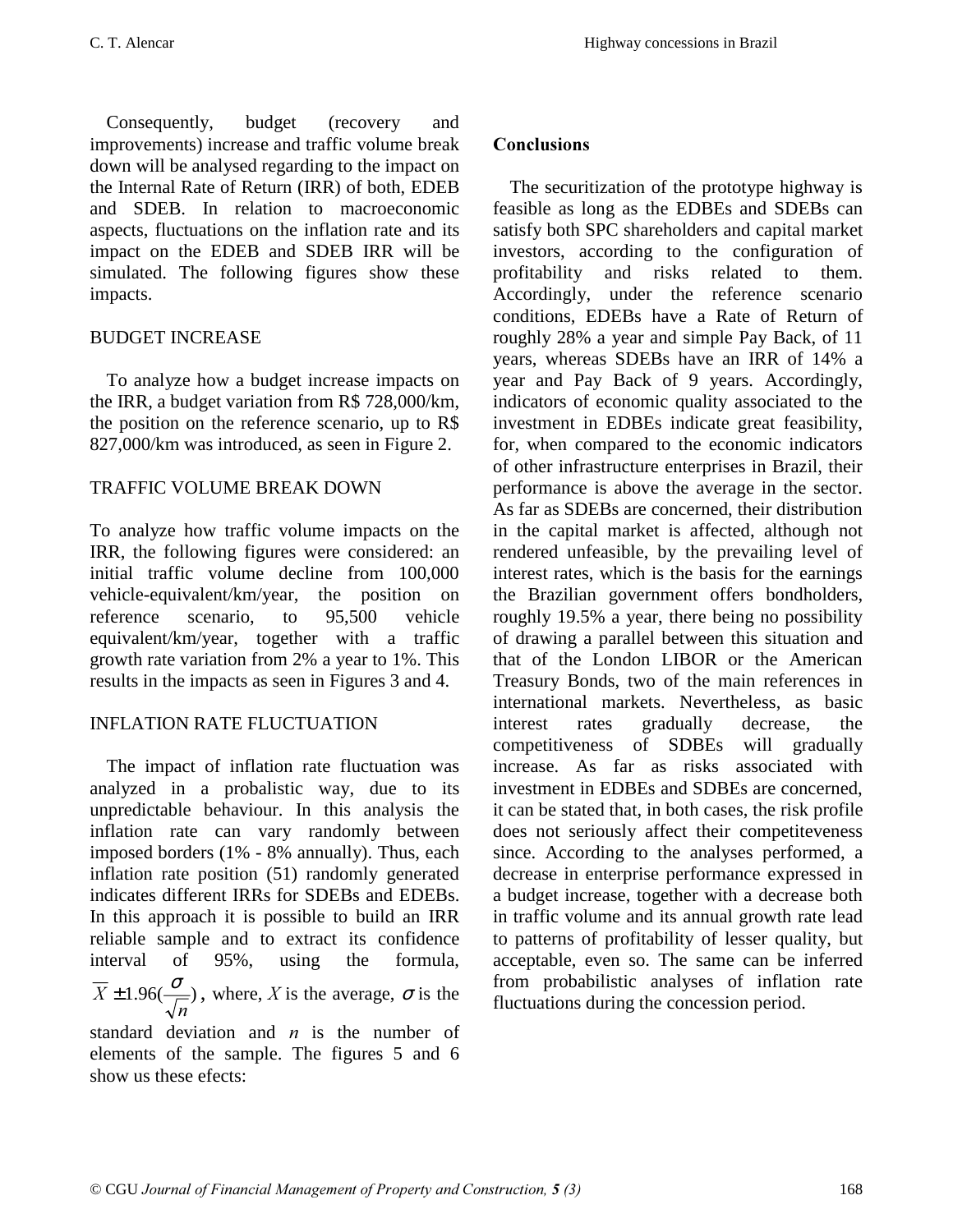

Figure 2 – Budget Increase versus TRI and TRP



Figure 3 - Initial Traffic Volume versus TRI and TRP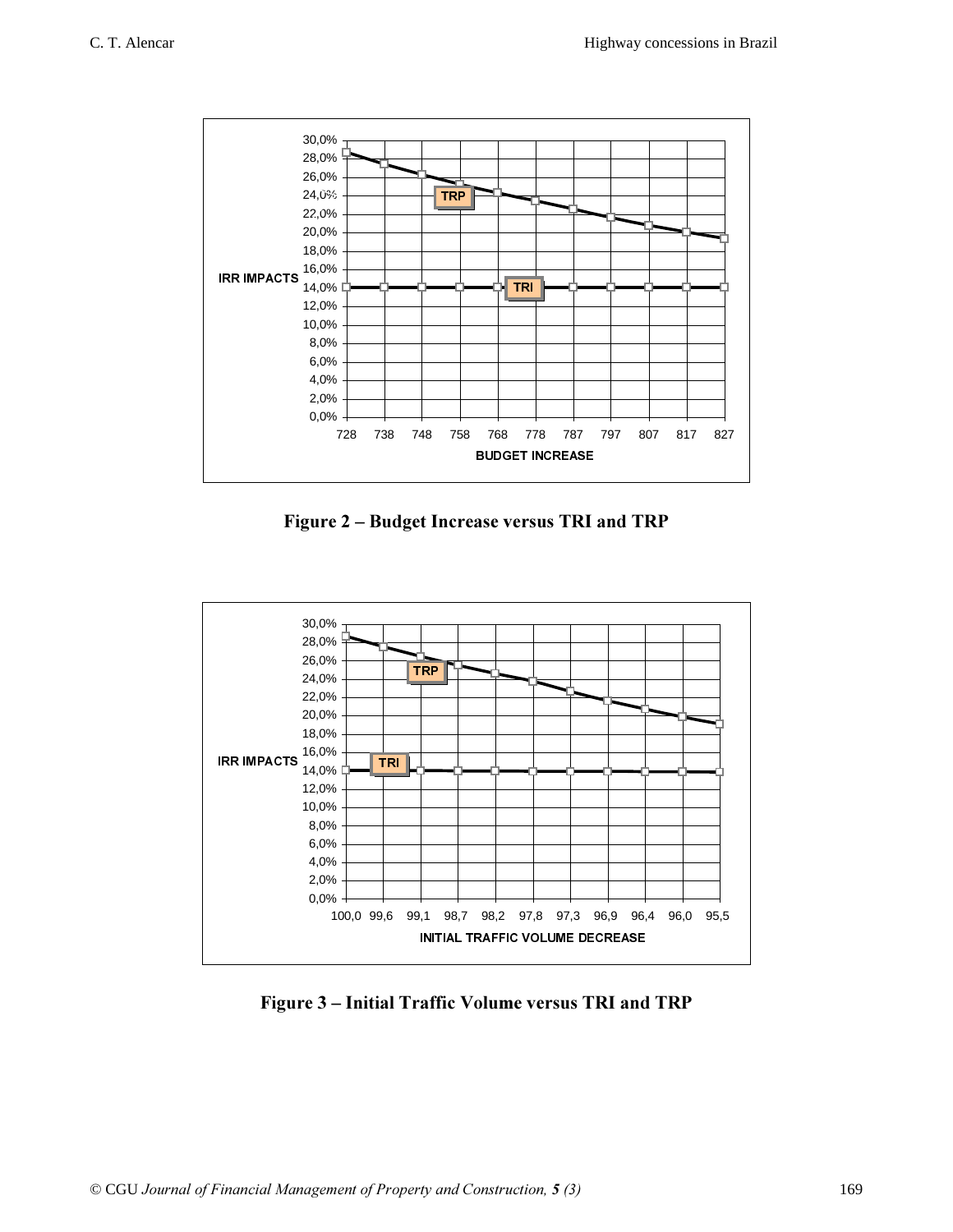

Figure 4 - Traffic Growth Rate versus TRI and TRP



Figure 5 - The EDEB IRR confidence interval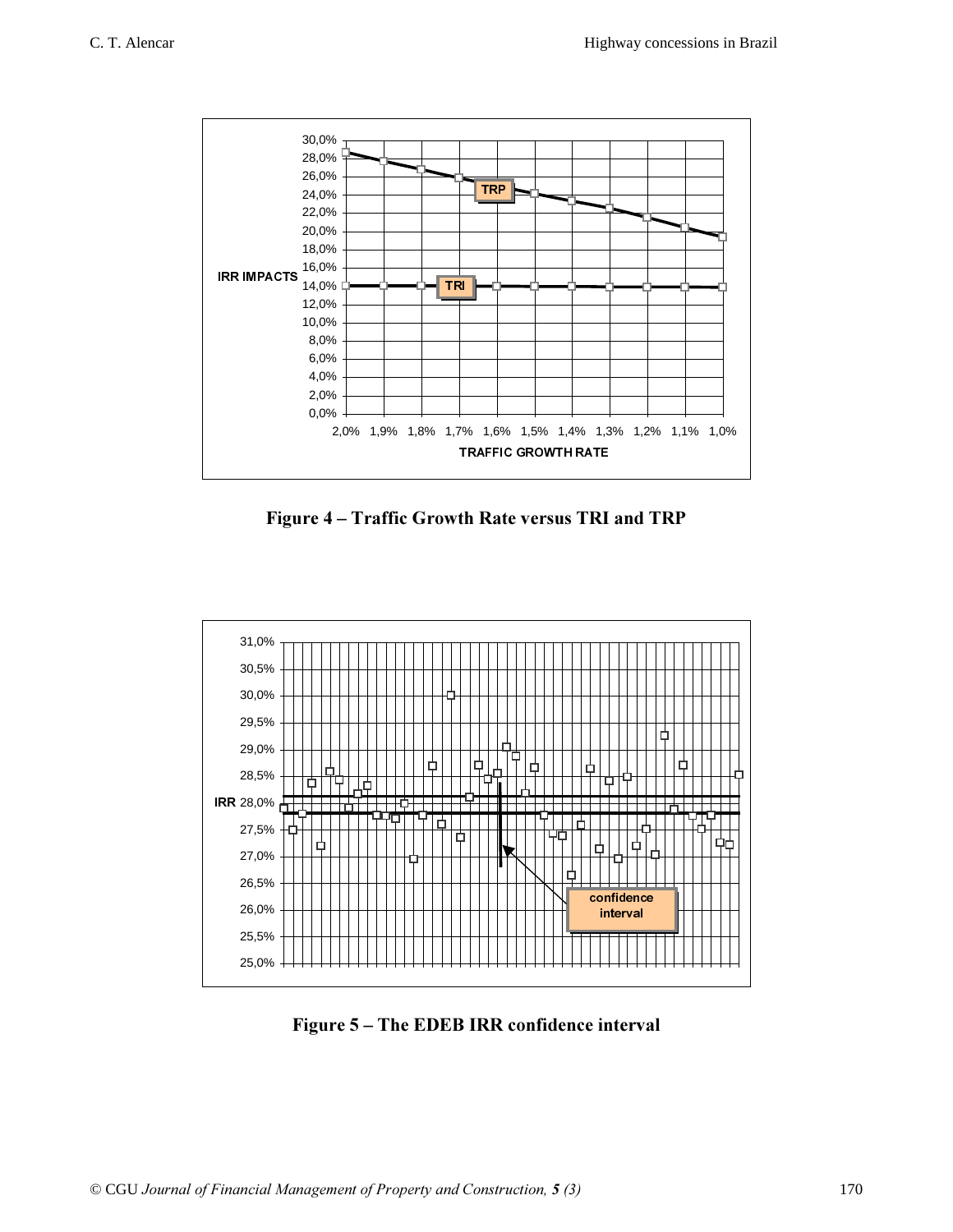

Figure 6 – The SDEB IRR confidence interval

### References

- De Chiara, P.C. (1996) Highway Concessions Economic Analysis: the President Dutra Case, MSc dissertation, Department of Construction, Polytechnic School, University of São Paulo, São Paulo, Brazil.
- Estache, A. and Carbajo, J. (1996) Designing Toll Roads Concessions - Lessons from Argentina, The World Bank, Public Policy For The Private Sector, No. 99, p. 1-4.
- Ferreira, C.K.L. (1997) Privatisation and Concession Programs: evaluating cases in Brasil and in São Paulo, Building Industry Economic Studies, Vol. 2(4), p. 63-126.
- Ferreira, C.K.L. (1995) Financing Industry and Infrastructure in Brazil: Long Term Credit and Capital Market, Ph.D Thesis,

Institute of Economy, Campinas State University, Campinas, Brazil.

- Finnerty, J.D. (1998) The Project Finance System. Qualitymark, Rio de Janeiro.
- Henderson, J. and Scott, J.P. (1988) Securitization, New York Institute of Finance Corporation, New York.
- Irwin, T. and Alexander, I. (1996) Privatizing Infrastructure: Capital Markets Pressures and Management Incentives, The World Bank, Public Policy For The Private Sector, No. 87, p. 8-12.
- Rigolon, F.J.Z. (1997) Regulating Infrastructure: the new experience in Brazil, National Bank for Economic and Social Development Review, Vol. 4(7), p. 123- 150.
- Rocha Lima, J. (1995) Building Industry: Fundamentals of Financial Planning, Technical Paper No. 11, Department of